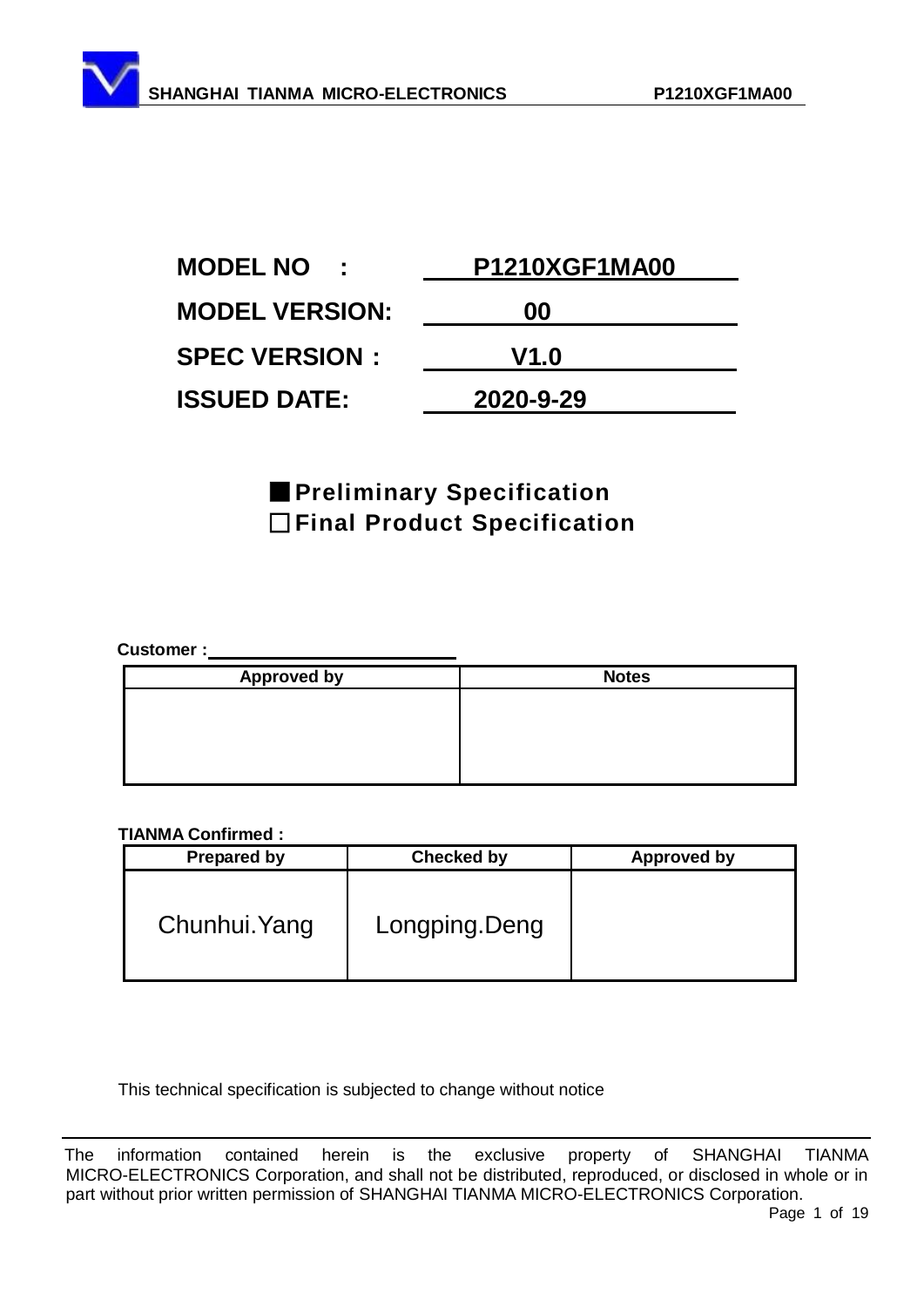<span id="page-1-0"></span>

# **Table of Contents**

| $\mathbf{1}$ |  |
|--------------|--|
| $2^{\circ}$  |  |
| 3            |  |
| 4            |  |
| 5            |  |
| 6            |  |
| $7^{\circ}$  |  |
| 8            |  |
| 9            |  |
|              |  |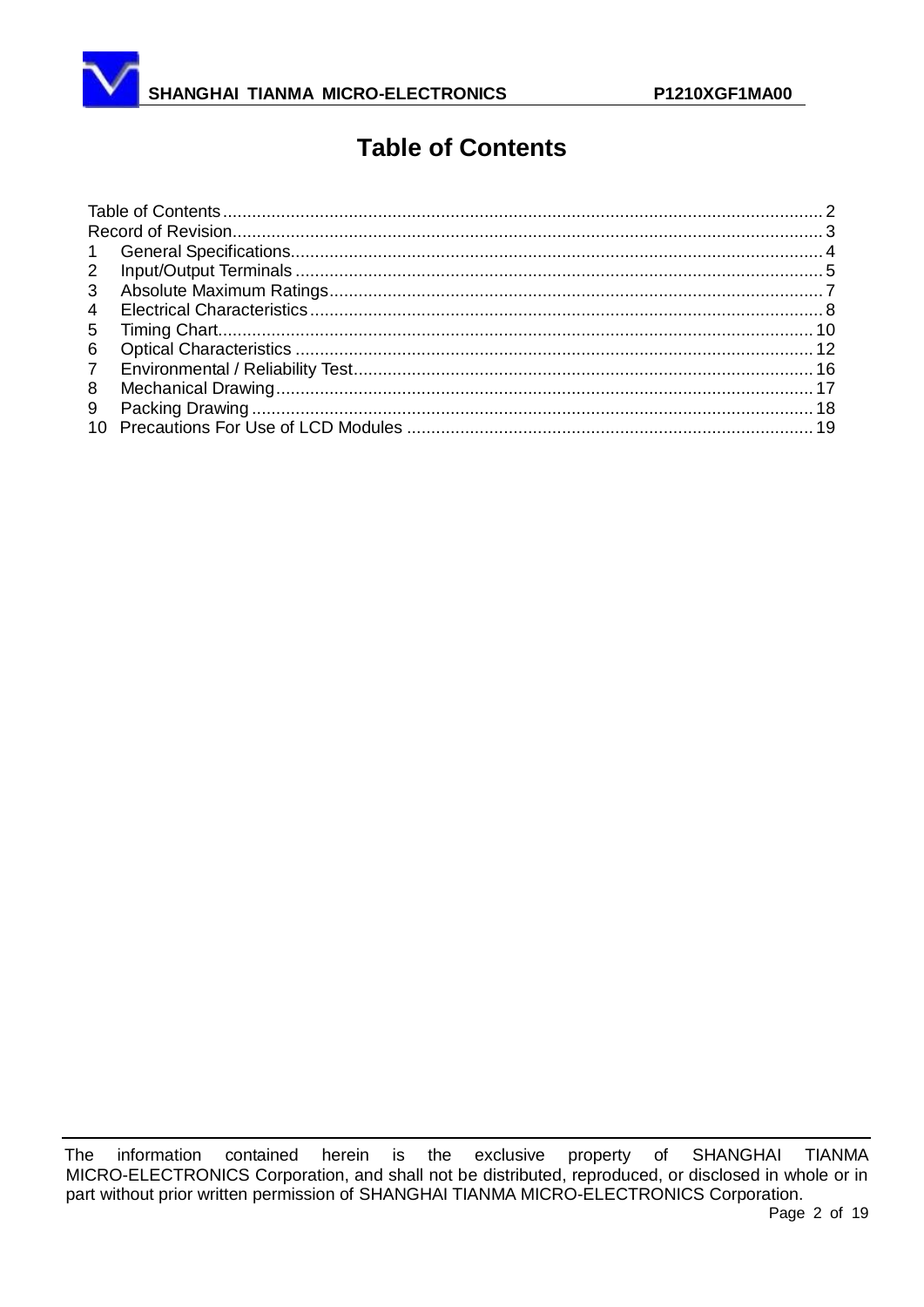<span id="page-2-0"></span>

# **Record of Revision**

| Rev   | <b>Issued Date</b> | <b>Description</b>                  | Editor        |
|-------|--------------------|-------------------------------------|---------------|
| $1.0$ | 2020-09-29         | Preliminary Specification Released. | Chunhui. Yang |
|       |                    |                                     |               |
|       |                    |                                     |               |
|       |                    |                                     |               |
|       |                    |                                     |               |
|       |                    |                                     |               |
|       |                    |                                     |               |
|       |                    |                                     |               |
|       |                    |                                     |               |
|       |                    |                                     |               |
|       |                    |                                     |               |
|       |                    |                                     |               |
|       |                    |                                     |               |
|       |                    |                                     |               |
|       |                    |                                     |               |
|       |                    |                                     |               |
|       |                    |                                     |               |
|       |                    |                                     |               |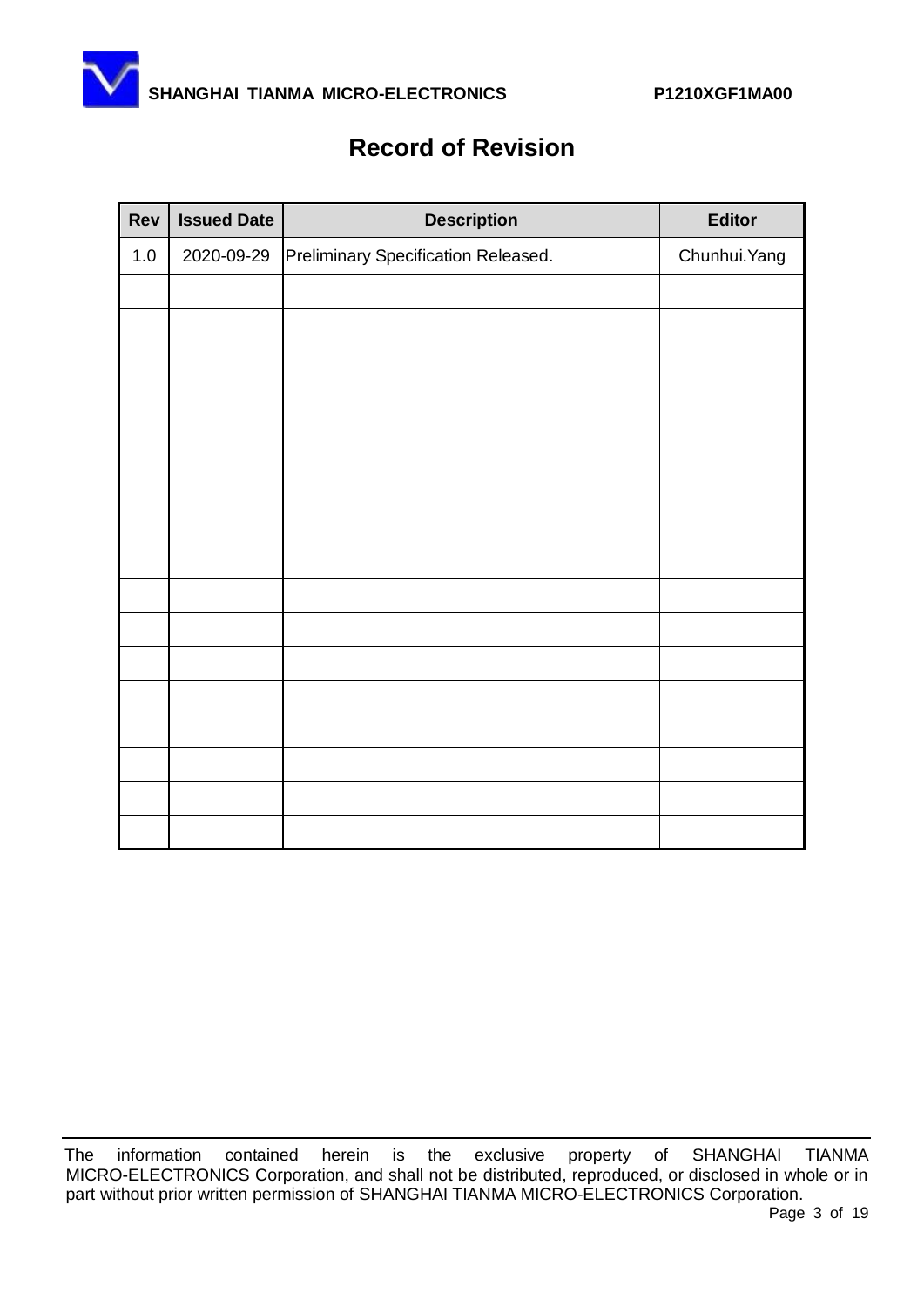

#### <span id="page-3-0"></span>**1 General Specifications**

|                        | <b>Feature</b>                   | <b>Spec</b>                                          |  |  |
|------------------------|----------------------------------|------------------------------------------------------|--|--|
|                        | <b>Size</b>                      | 12.1 inch                                            |  |  |
|                        | Resolution                       | 1024(RGB) x 768                                      |  |  |
| <b>Display Spec.</b>   | Technology Type                  | <b>SFT</b>                                           |  |  |
|                        | <b>Pixel Configuration</b>       | R.G.B. Vertical Stripe                               |  |  |
|                        | Pixel Pitch (mm)                 | 0.240 (H) $\times$ 0.240 (V)                         |  |  |
|                        | Display Mode                     | Transmissive, Normally Black                         |  |  |
|                        | Surface Treatment(Up Polarizer)  | AG                                                   |  |  |
|                        | <b>Viewing Direction</b>         | All direction                                        |  |  |
|                        | $LCM (W \times H \times D)$ (mm) | 260.5x203x9.5                                        |  |  |
|                        | Active Area(mm)                  | 245.76*184.32                                        |  |  |
| <b>Mechanical</b>      | With /Without TSP                | <b>Without Touch Screen</b>                          |  |  |
| <b>Characteristics</b> | <b>Matching Connection Type</b>  | FI-SEB20P-HFE                                        |  |  |
|                        | Weight (g)                       | (550g)                                               |  |  |
| <b>Electrical</b>      | Interface                        | 1port LVDS 8bit                                      |  |  |
| <b>Characteristics</b> | <b>Color Depth</b>               | 16.7M&262K                                           |  |  |
| Luminance              | Luminance 1                      | 1300cd/ $m^2$ (typ.)<br>At $I_F$ = 85mA/One circuit  |  |  |
|                        | Luminance 2                      | 1500cd/ $m^2$ (typ.)<br>At $I_F$ = 100mA/One circuit |  |  |

Note 1: Viewing direction for best image quality is different from TFT definition, there is a 180 degree shift.

Note 2 : Requirements on Environmental Protection: Q/S0002

Note 3 : LCM weight tolerance : +/- 5%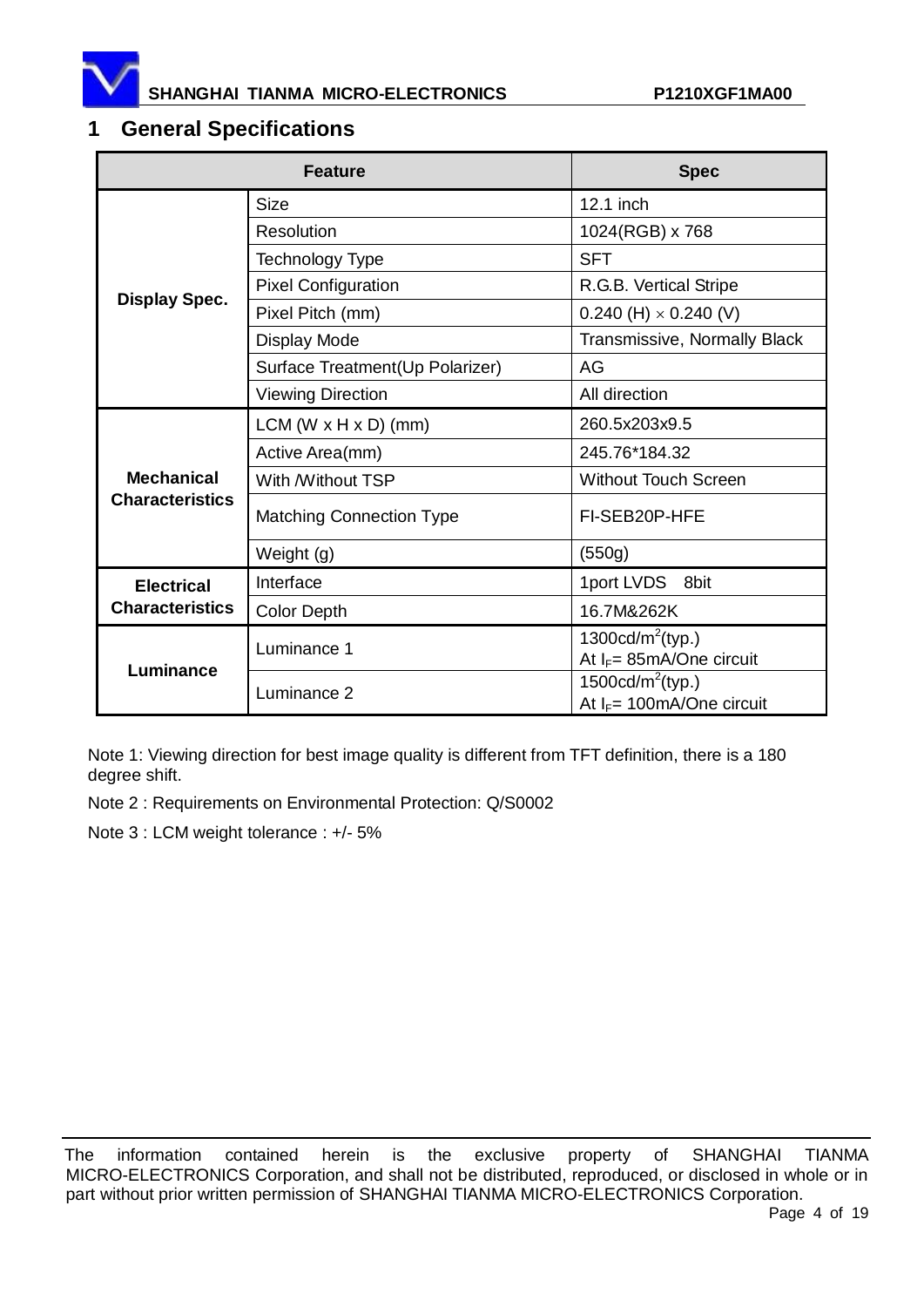

# <span id="page-4-0"></span>**Input/Output Terminals**

### **2.1 TFT LCD Panel (CN1)**

#### **Connector type:** JAE FI-SEB20P-HFE

| Pin No.        | <b>Symbol</b>     | <b>I/O</b>     | <b>Function</b>                  | <b>Remark</b> |
|----------------|-------------------|----------------|----------------------------------|---------------|
| 1              | Vcc               | P              | +3.3V Power supply               |               |
| $\overline{2}$ | Vcc               | $\overline{P}$ | +3.3V Power supply               |               |
| 3              | <b>GND</b>        | P              | Ground                           |               |
| $\overline{4}$ | <b>GND</b>        | P              | Ground                           |               |
| 5              | D <sub>0</sub> -  | T              | LVDS Channel 0-                  |               |
| 6              | $D0+$             | I              | LVDS Channel 0+                  |               |
| $\overline{7}$ | <b>GND</b>        | $\overline{P}$ | Ground                           |               |
| 8              | $D1 -$            |                | LVDS Channel 1-                  |               |
| 9              | $D1+$             | I              | LVDS Channel 1+                  |               |
| 10             | <b>GND</b>        | $\overline{P}$ | Ground                           |               |
| 11             | $D2-$             | L              | LVDS Channel 2-                  |               |
| 12             | $D2+$             |                | LVDS Channel 2+                  |               |
| 13             | <b>GND</b>        | $\overline{P}$ | Ground                           |               |
| 14             | CLK-              | L              | <b>LVDS Clock-</b>               |               |
| 15             | $CLK+$            |                | LVDS Clock+                      |               |
| 16             | <b>GND</b>        | $\overline{P}$ | Ground                           |               |
| 17             | $\overline{D3}$ - |                | LVDS Channel3-                   |               |
| 18             | $\overline{D3+}$  | I              | LVDS Channel3+                   |               |
| 19             | <b>MODE</b>       |                | Low=ISP 6bit compatibility mode  |               |
|                |                   |                | High=ISP 8bit compatibility mode |               |
| 20             | <b>SC</b>         |                | Scan direction control           |               |
|                |                   |                | (Low: Normal High: Reverse)      |               |

Note1: I/O definition. I---Input pin, O---Output pin, P--- Power/Ground, N--- No Connection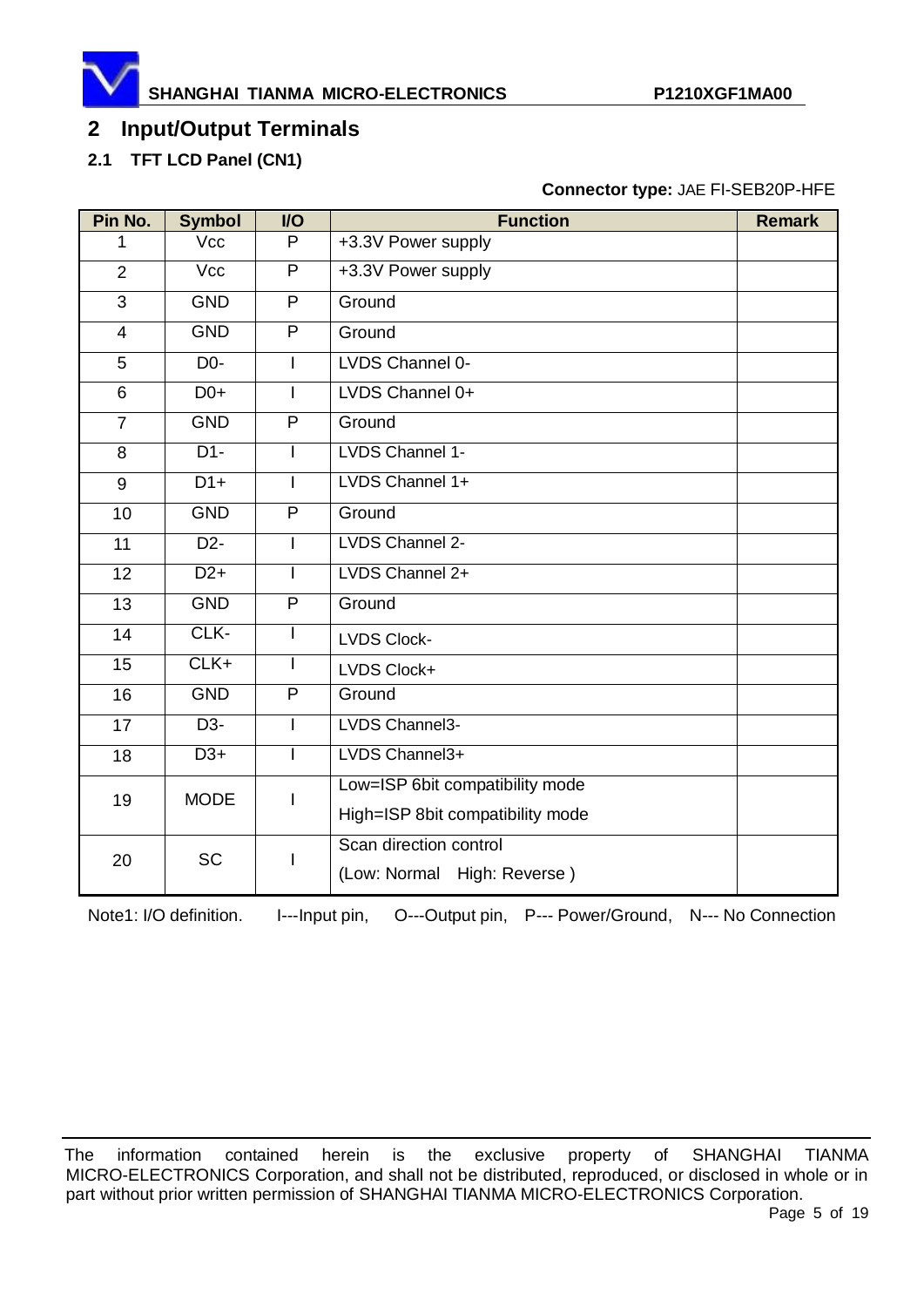

#### **2.1 Backlight (CN2)**

**Connector type:** SM10B-SHLS-TF(LF)

| <b>No</b>      | <b>Symbol</b>     | <b>VO</b> | <b>Description</b>      | <b>Remarks</b> |
|----------------|-------------------|-----------|-------------------------|----------------|
| 1              | <b>NC</b>         | N         | This pin should be open |                |
| 2              | <b>NC</b>         | N         | This pin should be open |                |
| 3              | LEDC1             | P         | Cathode 1               |                |
| $\overline{4}$ | LEDA1             | P         | Anode 1                 |                |
| 5              | LEDA <sub>2</sub> | P         | Anode 2                 |                |
| 6              | LEDC <sub>2</sub> | P         | Cathode 2               |                |
| $\overline{7}$ | LEDC <sub>3</sub> | P         | Cathode 3               |                |
| 8              | LEDA3             | P         | Anode 3                 |                |
| 9              | LEDA4             | P         | Anode 4                 |                |
| 10             | LEDC4             | P         | Cathode 4               |                |

I/O definition:

I----Input O----Output I/O----Input/Output P----Power/Ground N—No Connect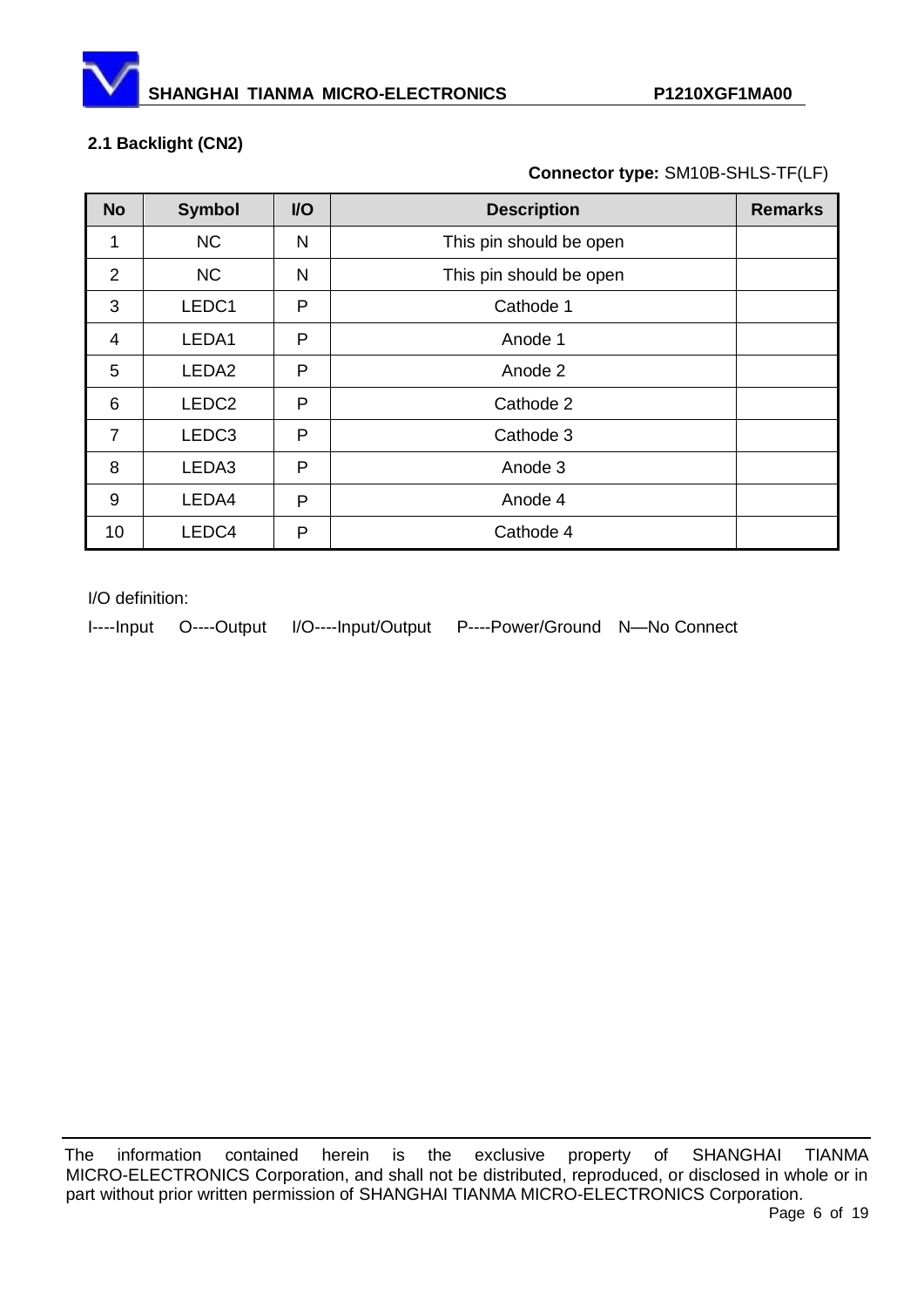

GND=0V

### <span id="page-6-0"></span>**3 Absolute Maximum Ratings**

#### **3.1 Driving TFT LCD Panel**

| <b>Item</b>                         | <b>Symbol</b>              | <b>MIN</b> | <b>MAX</b> | <b>Unit</b>      | <b>Remark</b>                                      |
|-------------------------------------|----------------------------|------------|------------|------------------|----------------------------------------------------|
| Voltage Input                       | Vin                        | $-0.50$    | 5.00       | V                | Note1                                              |
| <b>Operating Temperature</b>        | $\mathsf{T}_{\mathsf{op}}$ | $-30.0$    | 80.0       | $^{\circ}$ C     |                                                    |
| Storage Temperature                 | $\mathsf{T}_{\mathsf{st}}$ | $-40.0$    | 90.0       | $^{\circ}$ C     |                                                    |
|                                     | <b>RH</b>                  | --         | $≤95$      | %                | Ta $\leqslant$ 40°C                                |
|                                     |                            |            | $≤85$      | %                | 40 $\degree$ C $\lt$ Ta $\leqslant$ 50 $\degree$ C |
| <b>Relative Humidity</b><br>(Note2) |                            |            | $≤55$      | %                | $50^{\circ}$ C $\leq$ Ta $\leq$ 60 $^{\circ}$ C    |
|                                     |                            |            | $≤36$      | %                | 60°C $<$ Ta $\leq$ 70°C                            |
|                                     |                            | --         | $\leq 24$  | %                | 70 ℃ $\mathsf{\leq80 ℃$                            |
| <b>Absolute Humidity</b>            | AH                         |            | ≤70        | g/m <sup>3</sup> | Ta $>70^{\circ}$ C                                 |

#### **Table 3.1 absolute maximum rating**

Note1: The parameter is for driver IC (gate driver, source driver) only.

Note2: Ta means the ambient temperature.

It is necessary to limit the relative humidity to the specified temperature range. Condensation on the module is not allowed.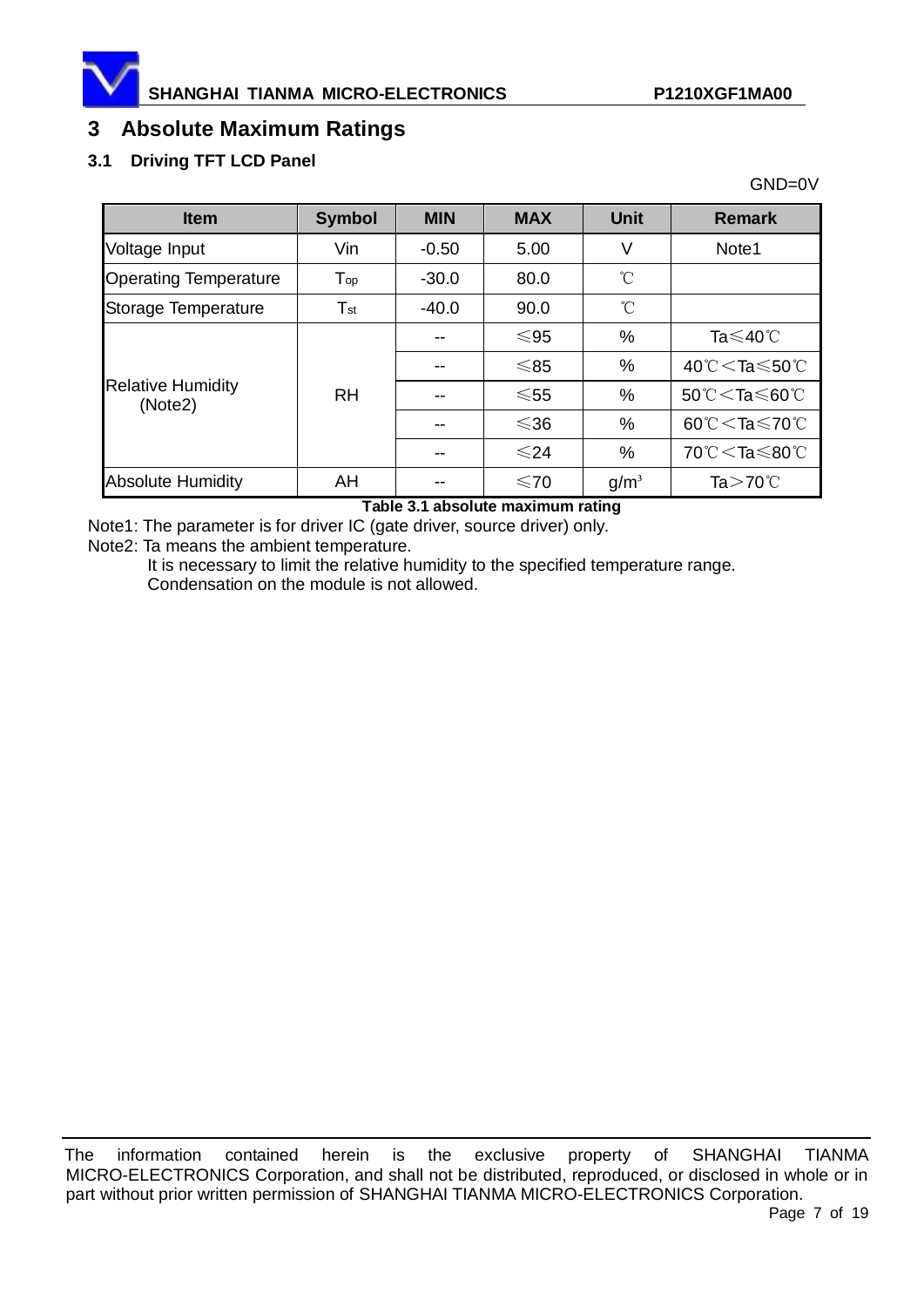# <span id="page-7-0"></span>**4 Electrical Characteristics**

#### **4.1 Driving TFT LCD Panel**

VCC=3.3V,GND=0V, Ta=25℃

| <b>Item</b>                     |            | <b>Symbol</b> | <b>MIN</b> | <b>TYP</b> | <b>MAX</b> | <b>Unit</b> | <b>Remark</b> |
|---------------------------------|------------|---------------|------------|------------|------------|-------------|---------------|
| Power supply Voltage            |            | <b>VDD</b>    |            | 3.3        |            | V           |               |
| Power supply ripple             |            | $Vp-p$        |            |            | ۰          | mV          |               |
| Power supply current            |            | <b>IDD</b>    |            |            | ۰          | mA          |               |
| LCD power consumption           |            | P             |            | (200)      |            | mW          |               |
| Gate On Voltage                 |            | <b>VGH</b>    |            | 23         | ۰          | mV          |               |
| Differential input voltage      |            | Vid           |            |            | ۰          | mV          |               |
| Gate On Voltage                 |            | <b>VGL</b>    |            | $-7$       |            | V           |               |
| <b>Power For Analog Circuit</b> |            | <b>AVDD</b>   |            | (12.5)     |            | V           |               |
| Logic Input                     | Low level  | <b>VIL</b>    | 0          |            | 0.3VDD     | mV          |               |
| Voltage                         | High level | ViH           | 0.7VDD     |            | VDD        | mV          |               |
| Inrush current                  |            | Irush         |            |            |            | A           |               |

#### **4.2 Driving Backlight**

Ta=25℃

Luminance 1: 1300 cd/ $m^2$  (typ.)

| <b>Item</b>                                    | <b>Symbol</b>            | <b>Min</b> | <b>Typ</b> | <b>Max</b> | <b>Unit</b> | <b>Remark</b> |
|------------------------------------------------|--------------------------|------------|------------|------------|-------------|---------------|
| <b>Forward Current Voltage</b><br>(per string) | $V_F$                    |            | 24         | 26.4       |             |               |
| Forward Current(per string)                    | ΙF                       |            | 85         |            | mA          |               |
| <b>Backlight Power</b><br>Consumption          | $W_{BL}$                 |            | 8160       | 8976       | mW          |               |
| <b>LED</b> life time                           | $\overline{\phantom{m}}$ |            | 100000     | $- -$      | <b>Hrs</b>  |               |

#### Luminance 2:  $1500$  cd/m<sup>2</sup> (typ.)

| <b>Item</b>                                    | <b>Symbol</b> | <b>Min</b> | <b>Typ</b> | <b>Max</b> | <b>Unit</b> | <b>Remark</b> |
|------------------------------------------------|---------------|------------|------------|------------|-------------|---------------|
| <b>Forward Current Voltage</b><br>(per string) | $V_F$         |            | 24         | 26.4       | V           |               |
| Forward Current(per string)                    | ΙF            |            | 100        |            | mA          |               |
| <b>Backlight Power</b><br>Consumption          | $W_{BL}$      |            | 9600       | 10560      | mW          |               |
| <b>LED</b> life time                           | $- -$         |            | 100000     | --         | <b>Hrs</b>  |               |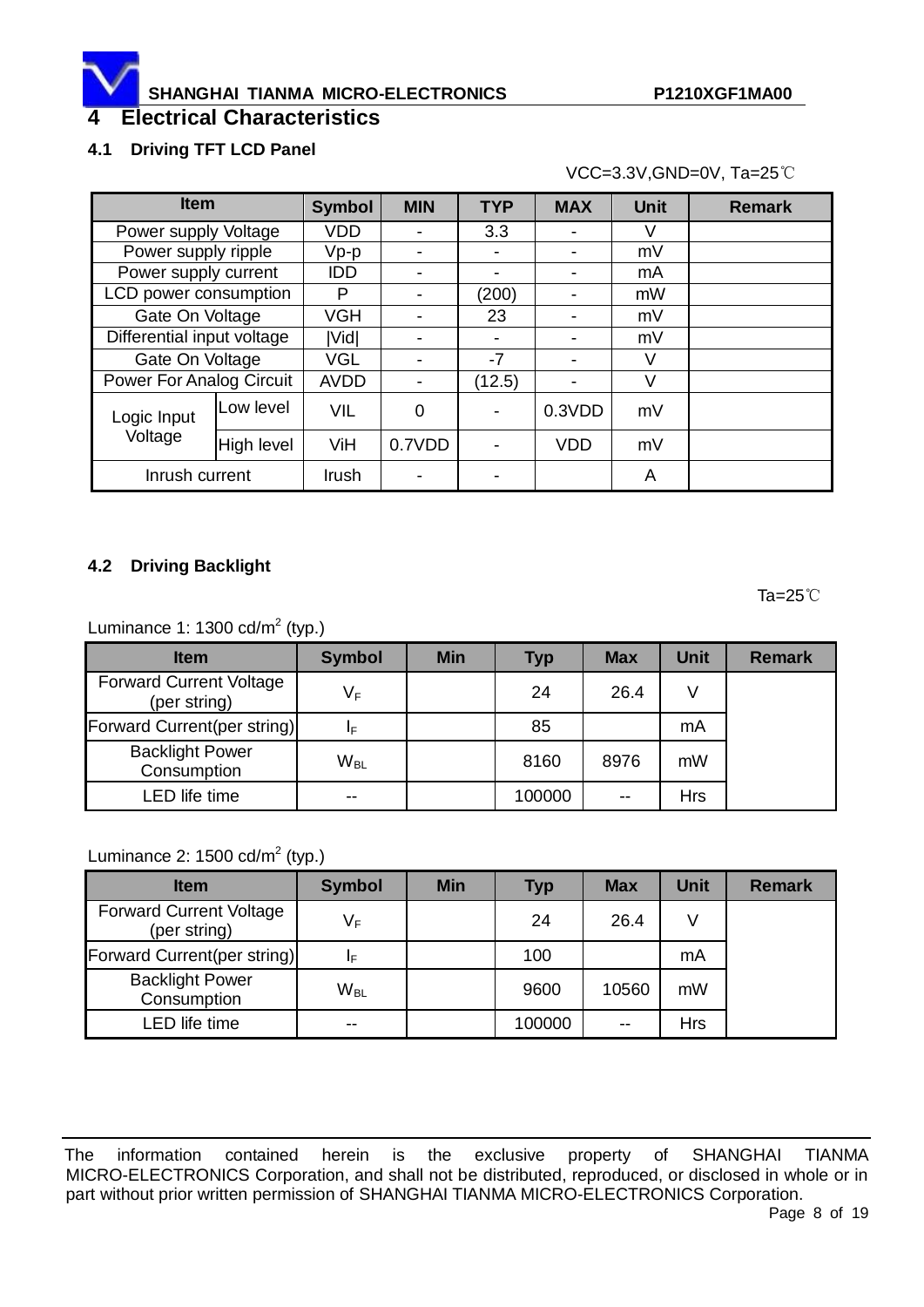**4.3 Block Diagram**

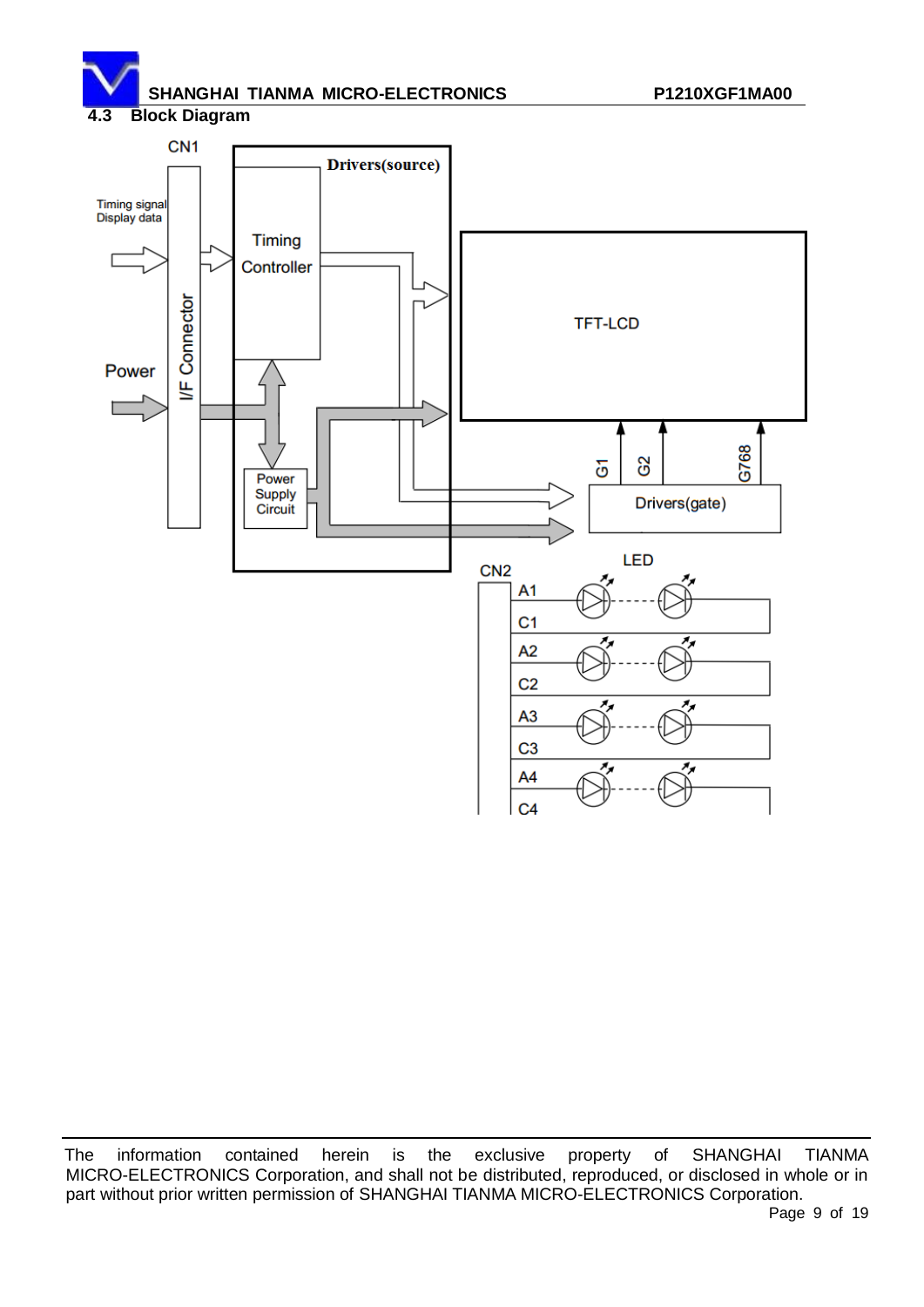

# <span id="page-9-0"></span>**5 Timing Chart**

**5.1 LVDS data input format**



The information contained herein is the exclusive property of SHANGHAI TIANMA MICRO-ELECTRONICS Corporation, and shall not be distributed, reproduced, or disclosed in whole or in part without prior written permission of SHANGHAI TIANMA MICRO-ELECTRONICS Corporation.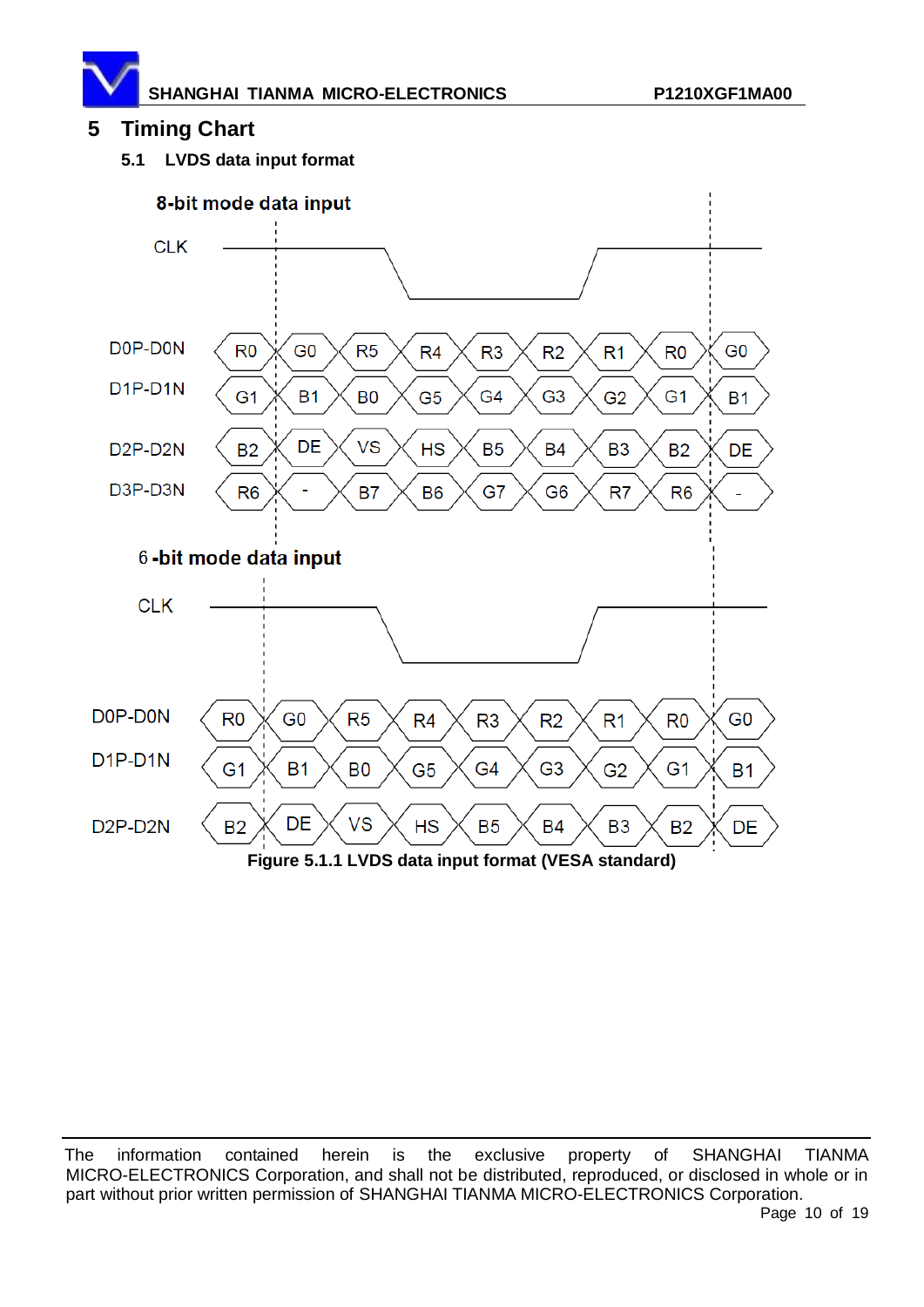

DE mode for 1024RGB\*768

**Figure5.1.2 Recommended input timing of LVDS transmitter**

Note1: As shown in the figure above, the customer only needs to look at the DE mode section , instead of the SYNC section.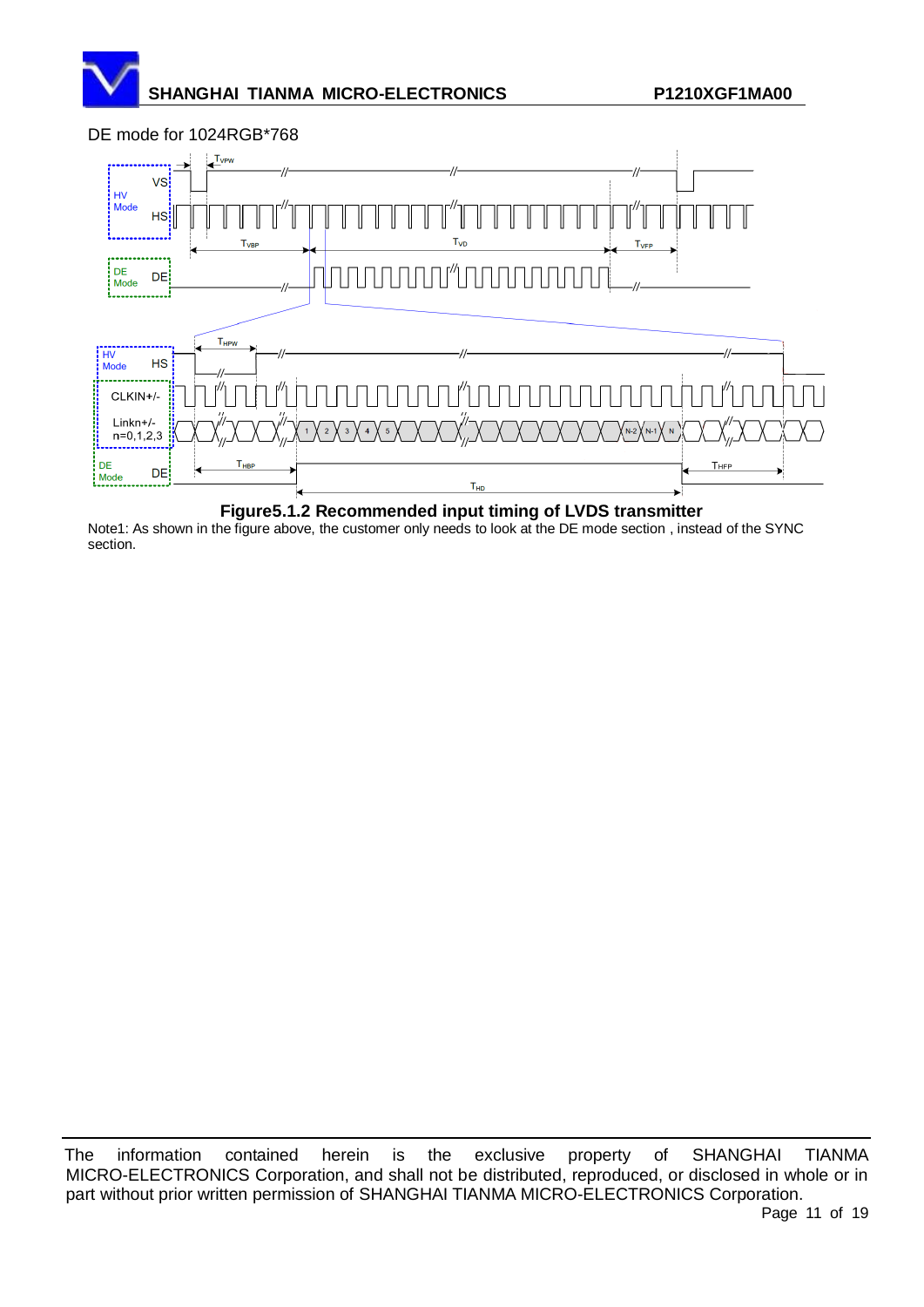# <span id="page-11-0"></span>**6 Optical Characteristics**

#### **6.1 Optical Specification**

|                       |             |                    |                      |                |            |                          |                   | Ta=25 $°C$                 |
|-----------------------|-------------|--------------------|----------------------|----------------|------------|--------------------------|-------------------|----------------------------|
| Item                  |             | <b>Symbol</b>      | <b>Condition</b>     | <b>Min</b>     | <b>Typ</b> | <b>Max</b>               | <b>Unit</b>       | Remark                     |
| <b>View Angles</b>    |             | $\theta$ T         | $CR \ge 10$          | 80             | 88         |                          | Degree            | Note 2                     |
|                       |             | $\theta$ B         |                      | 80             | 88         | $\overline{\phantom{0}}$ |                   |                            |
|                       |             | $\theta L$         |                      | 80             | 88         | $\overline{\phantom{0}}$ |                   |                            |
|                       |             | $\theta R$         |                      | 80             | 88         | $\overline{\phantom{0}}$ |                   |                            |
| <b>Contrast Ratio</b> |             | <b>CR</b>          | $\theta = 0^{\circ}$ | 800            | 1000       |                          |                   | Note1<br>Note <sub>3</sub> |
| <b>Response Time</b>  |             | $T_{ON}$           | 25°C                 |                | 25         | 35                       | ms                | Note1                      |
|                       |             | $T_{\text{OFF}}$   |                      | $\blacksquare$ | 25         | 35                       |                   | Note4                      |
| Chromaticity          | White       | X                  | Backlight is<br>on   |                | <b>TBD</b> |                          |                   | Note <sub>5</sub><br>Note1 |
|                       |             | у                  |                      |                | <b>TBD</b> |                          |                   |                            |
|                       | Red         | X                  |                      |                | <b>TBD</b> |                          |                   |                            |
|                       |             | у                  |                      |                | <b>TBD</b> |                          |                   |                            |
|                       | Green       | X                  |                      |                | <b>TBD</b> |                          |                   |                            |
|                       |             | у                  |                      |                | <b>TBD</b> |                          |                   |                            |
|                       | <b>Blue</b> | $\pmb{\mathsf{X}}$ |                      |                | <b>TBD</b> |                          |                   |                            |
|                       |             | у                  |                      |                | <b>TBD</b> |                          |                   |                            |
| Uniformity            |             | U                  |                      | 75             | 80         | -                        | $\%$              | Note1<br>Note <sub>6</sub> |
| <b>NTSC</b>           |             |                    |                      | 67             | 72         |                          | $\%$              | Note 5                     |
| Luminance 1           |             | L                  | $I_F = 85mA$         | 1000           | 1300       |                          | $\text{cd/m}^2$   | Note1                      |
| Luminance 2           |             | L                  | $I_F = 100mA$        | 1150           | 1500       | $\overline{\phantom{0}}$ | cd/m <sup>2</sup> | Note1                      |

Test Conditions:

- 1. The ambient temperature is 25±2℃.humidity is 65±7%
- 2. The test systems refer to Note 1 and Note 2.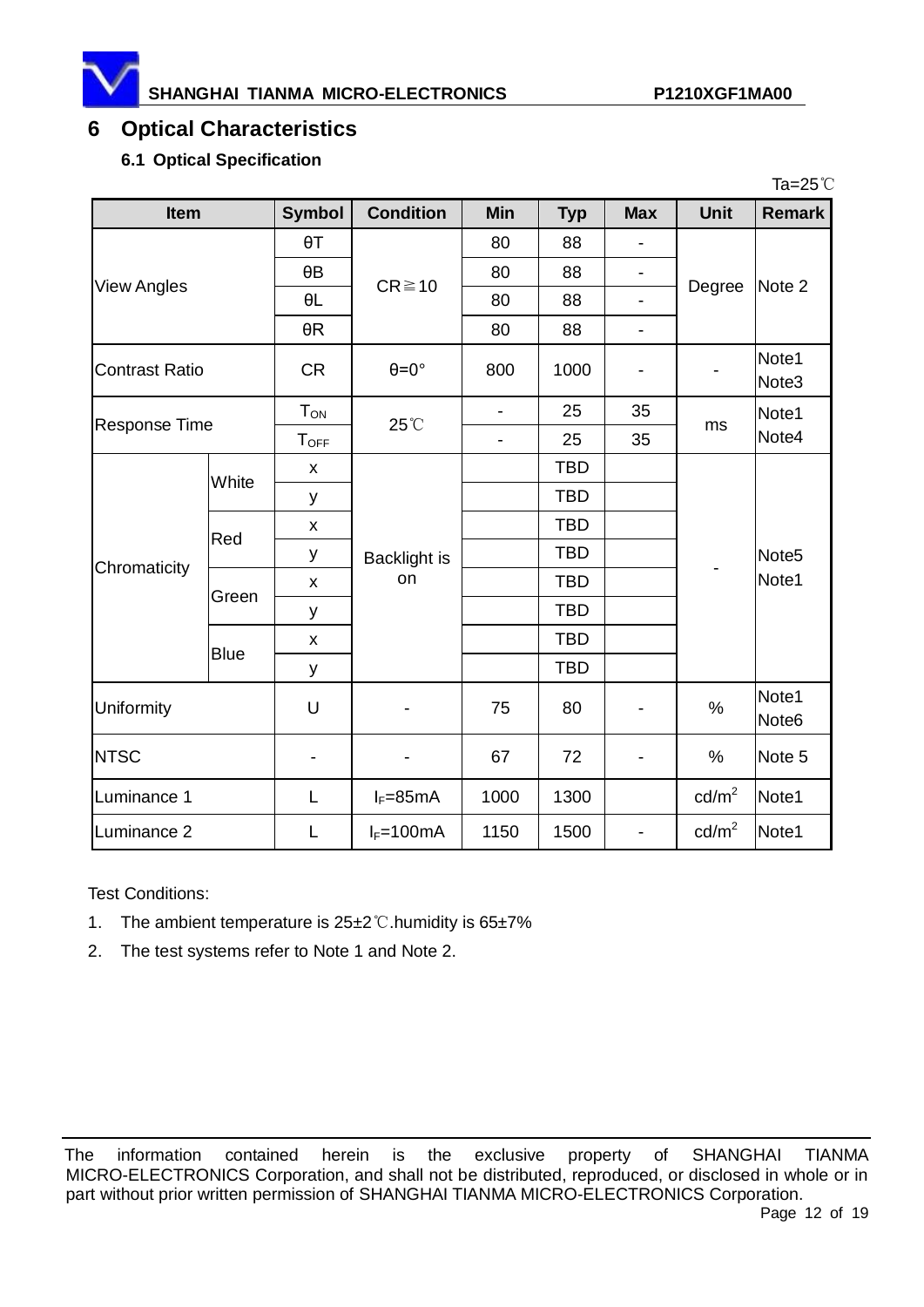Note 1: Definition of optical measurement system.

The optical characteristics should be measured in dark room. After 5 minutes operation, the optical properties are measured at the center point of the LCD screen. All input terminals LCD panel must be ground when measuring the center area of the panel.



Note 2: Definition of viewing angle range and measurement system. viewing angle is measured at the center point of the LCD by CONOSCOPE(ergo-80)。

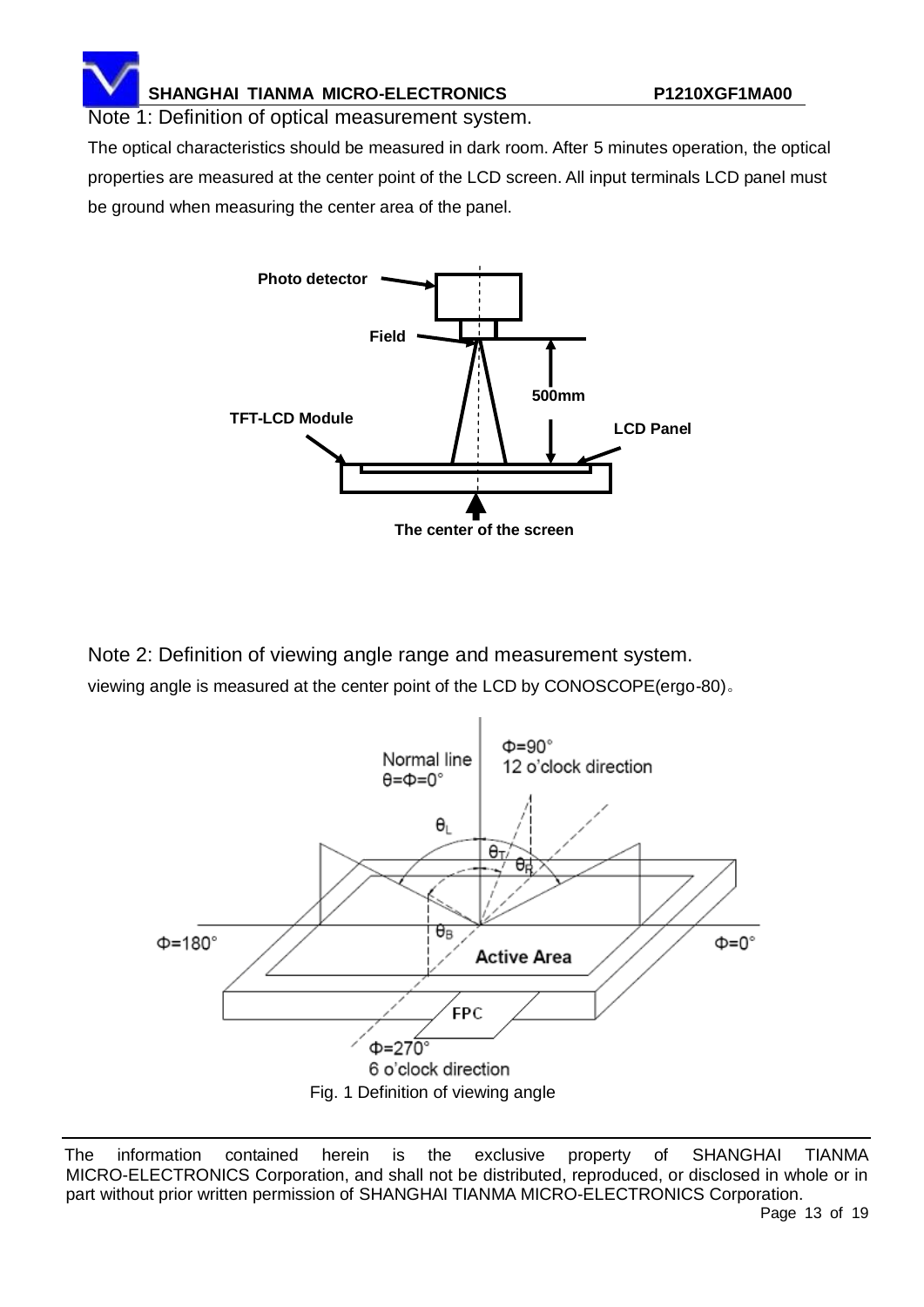Note 3: Definition of contrast ratio

Luminance measured when LCD is on the "White" state Contrast ratio  $(CR)$  = Luminance measured when LCD is on the "Black" state "White state ":The state is that the LCD should driven by Vwhite.

"Black state": The state is that the LCD should driven by Vblack.

Vwhite: To be determined Vblack: To be determined.

# Note 4: Definition of Response time

The response time is defined as the LCD optical switching time interval between "White" state and "Black" state. Rise time (TON) is the time between photo detector output intensity changed from 90% to 10%. And fall time (TOFF) is the time between photo detector output intensity changed from 10% to 90%.



Note 5: Definition of color chromaticity (CIE1931) Color coordinates measured at center point of LCD.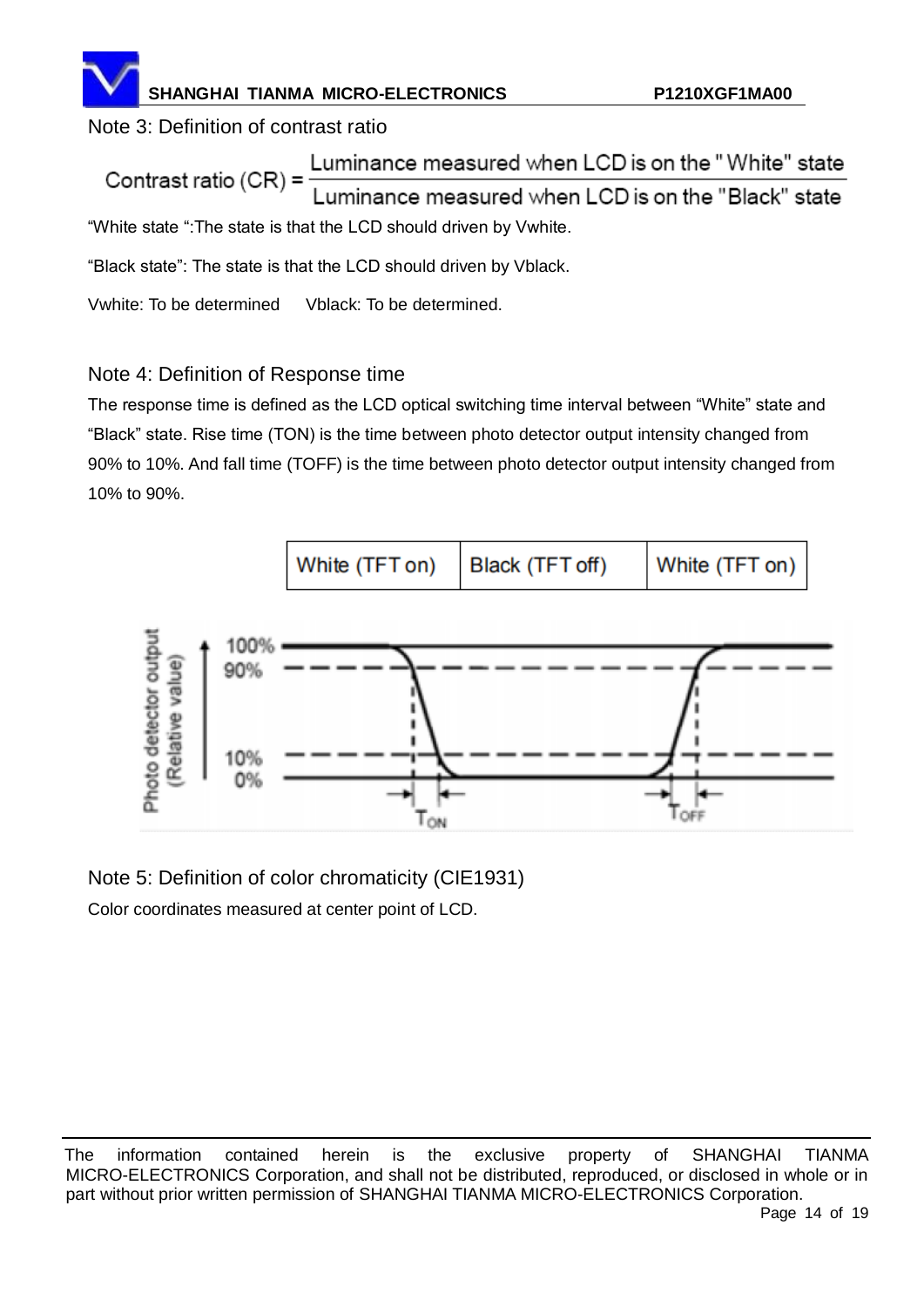# Note 6: Definition of Luminance Uniformity

Active area is divided into 9 measuring areas (Refer Fig. 2). Every measuring point is placed at the center of each measuring area.

Luminance Uniformity $(U) = Lmin/Lmax$ 

L-------Active area length W----- Active area width



Fig. 2 Definition of uniformity

Lmax: The measured maximum luminance of all measurement position.

Lmin: The measured minimum luminance of all measurement position.

Note 7: Definition of Luminance :

Measure the luminance of white state at center point.

The information contained herein is the exclusive property of SHANGHAI TIANMA MICRO-ELECTRONICS Corporation, and shall not be distributed, reproduced, or disclosed in whole or in part without prior written permission of SHANGHAI TIANMA MICRO-ELECTRONICS Corporation.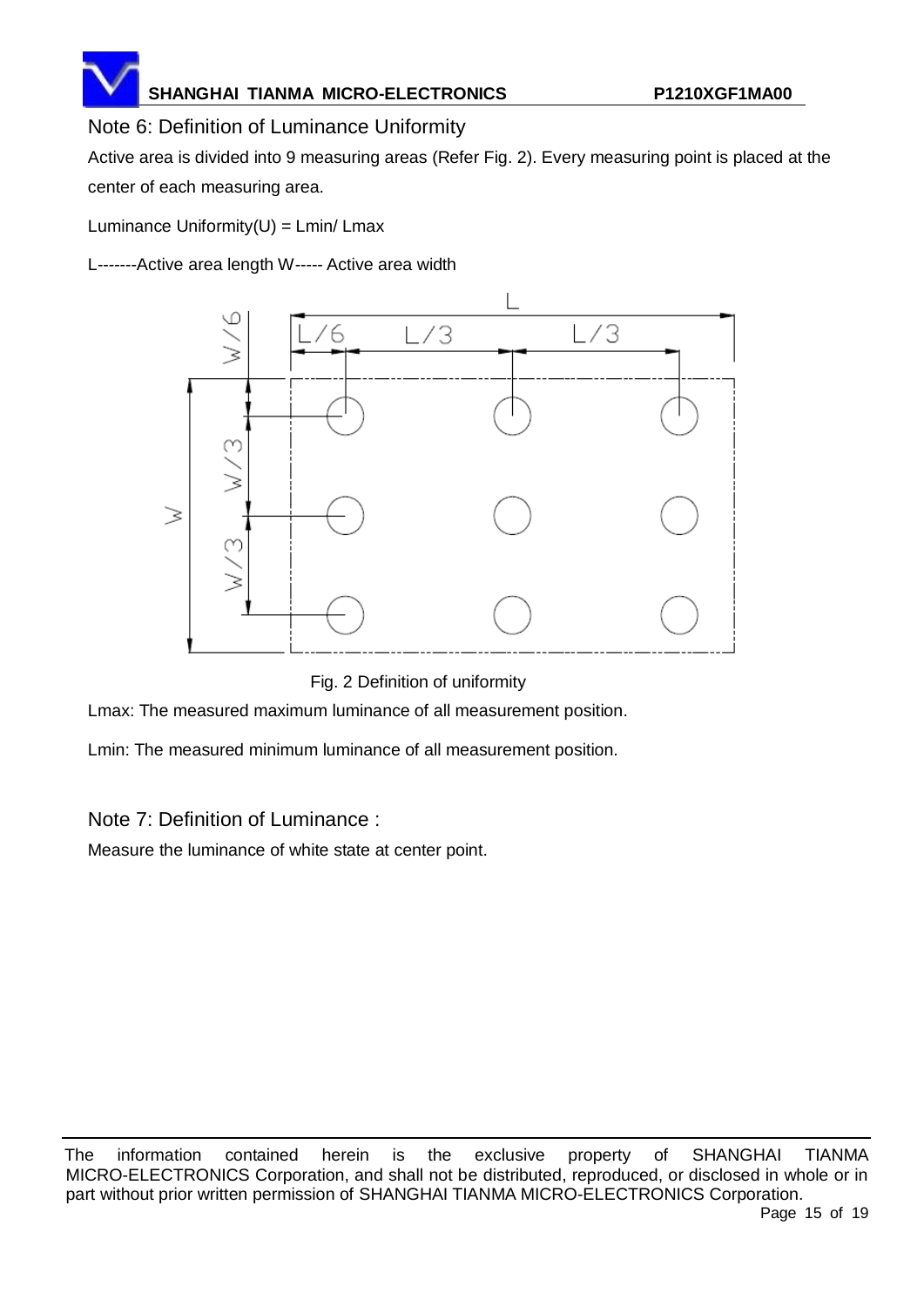

### <span id="page-15-0"></span>**7 Environmental / Reliability Test**

| <b>No</b> | <b>Test Item</b>                                 | <b>Condition</b>                                                                                                                                              | <b>Remark</b>                                                                          |
|-----------|--------------------------------------------------|---------------------------------------------------------------------------------------------------------------------------------------------------------------|----------------------------------------------------------------------------------------|
|           | <b>High Temperature</b><br>Operation             | Ta = +80 $\degree$ ,500 hours                                                                                                                                 | IEC60068-2-1<br>GB2423.2                                                               |
| 2         | Low Temperature<br>Operation                     | Ta = -30 $\degree$ C, 500 hours                                                                                                                               | IEC60068-2-1<br>GB2423.1                                                               |
| 3         | <b>High Temperature</b><br>Storage               | Ta = $+90^{\circ}$ C, 500 hours                                                                                                                               | IEC60068-2-1<br>GB2423.2                                                               |
| 4         | Low Temperature<br>Storage                       | Ta = $-40^{\circ}$ C, 500 hours                                                                                                                               | IEC60068-2-1<br>GB2423.1                                                               |
| 5         | High Temperature &<br>High Humidity<br>Operation | Ta = $+60^{\circ}$ C, 90% RH max,500<br>hours                                                                                                                 | IEC60068-2-78<br>GB/T2423.3                                                            |
| 6         | <b>Thermal Shock</b><br>(non-operation)          | $-30^{\circ}$ C 30 min~ $+80^{\circ}$ C 30 min,<br>Change time:5min, 100 Cycle                                                                                | Start with cold temperature,<br>End with high temperature,<br>IEC60068-2-14, GB2423.22 |
| 7         | <b>IESD</b>                                      | $C=150pF, R=330\Omega, 9point/pan$<br>el<br>Air:±15Kv,5times;<br>Contact:±8Kv,5times<br>(Environment:15 $\degree$ C ~35 $\degree$ C,<br>30%~60%.86Kpa~106Kpa) | IEC61000-4-2<br>GB/T17626.2                                                            |
| 8         | Vibration Test (Non<br>Op)                       | 5~100HZ, 19.60m/s2<br>1min/cycle 120times Per<br>X\Y\Z                                                                                                        | IEC60068-2-6<br>GB/T17626.6                                                            |
| 9         | Mechanical Shock<br>(Non Op)                     | 539m/s2, 11ms<br>5times $\pm X$ , $\pm Y$ , $\pm Z$                                                                                                           | IEC60068-2-27<br>GB/T2423.5                                                            |

Note1: Ts is the temperature of panel's surface.

Note2: Ta is the ambient temperature of sample.

 Note3: Before cosmetic and function test, the product must have enough recovery time, at least 2 hours at room temperature.

 Note 4: In the standard condition, there shall be no practical problem that may affect the display function. After the reliability test, the product only guarantees operation, but don't guarantee all of the cosmetic specification.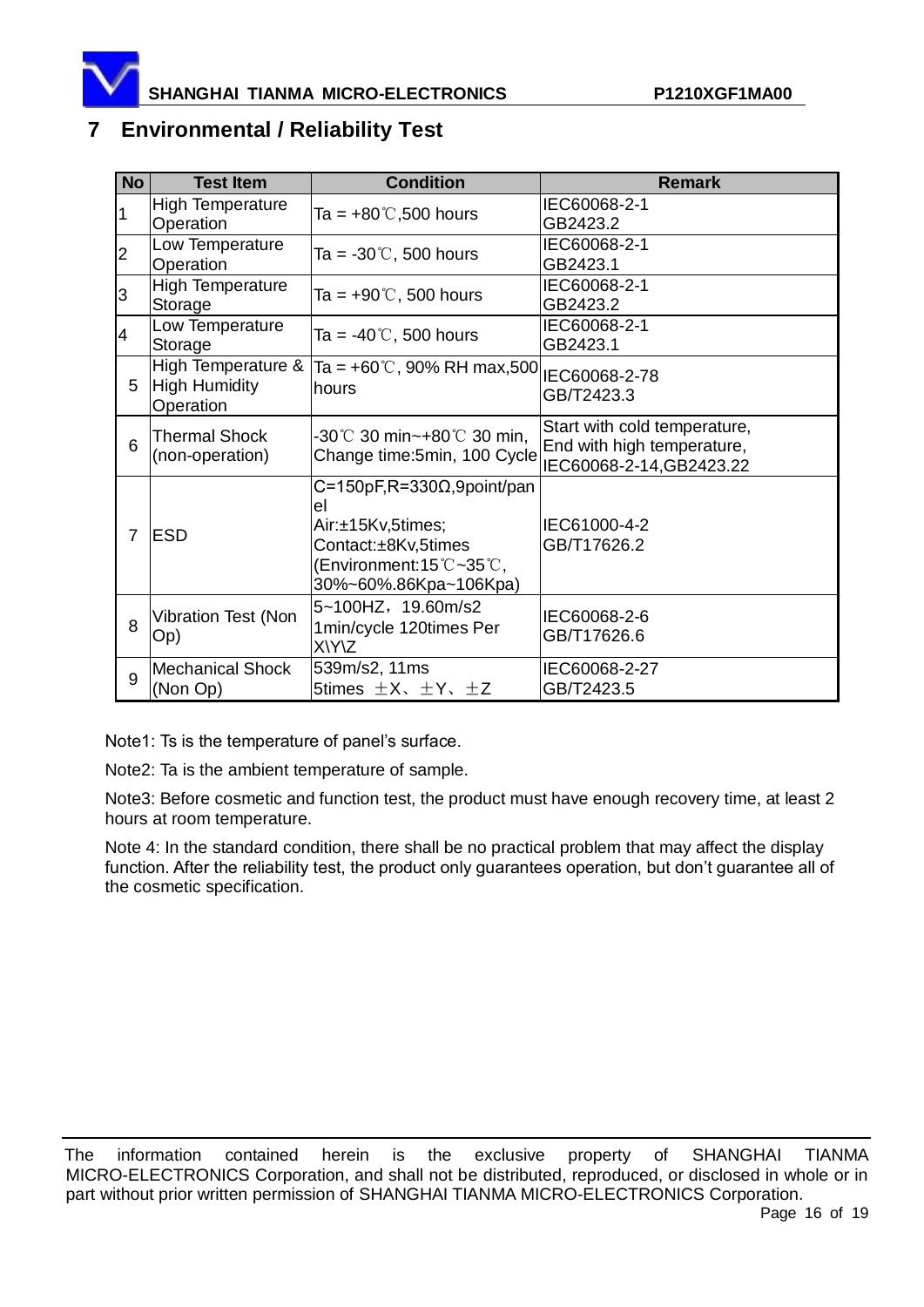

# <span id="page-16-0"></span>**8 Mechanical Drawing**



The information contained herein is the exclusive property of SHANGHAI TIANMA MICRO-ELECTRONICS Corporation, and shall not be distributed, reproduced, or disclosed in whole or in part without prior written permission of SHANGHAI TIANMA MICRO-ELECTRONICS Corporation.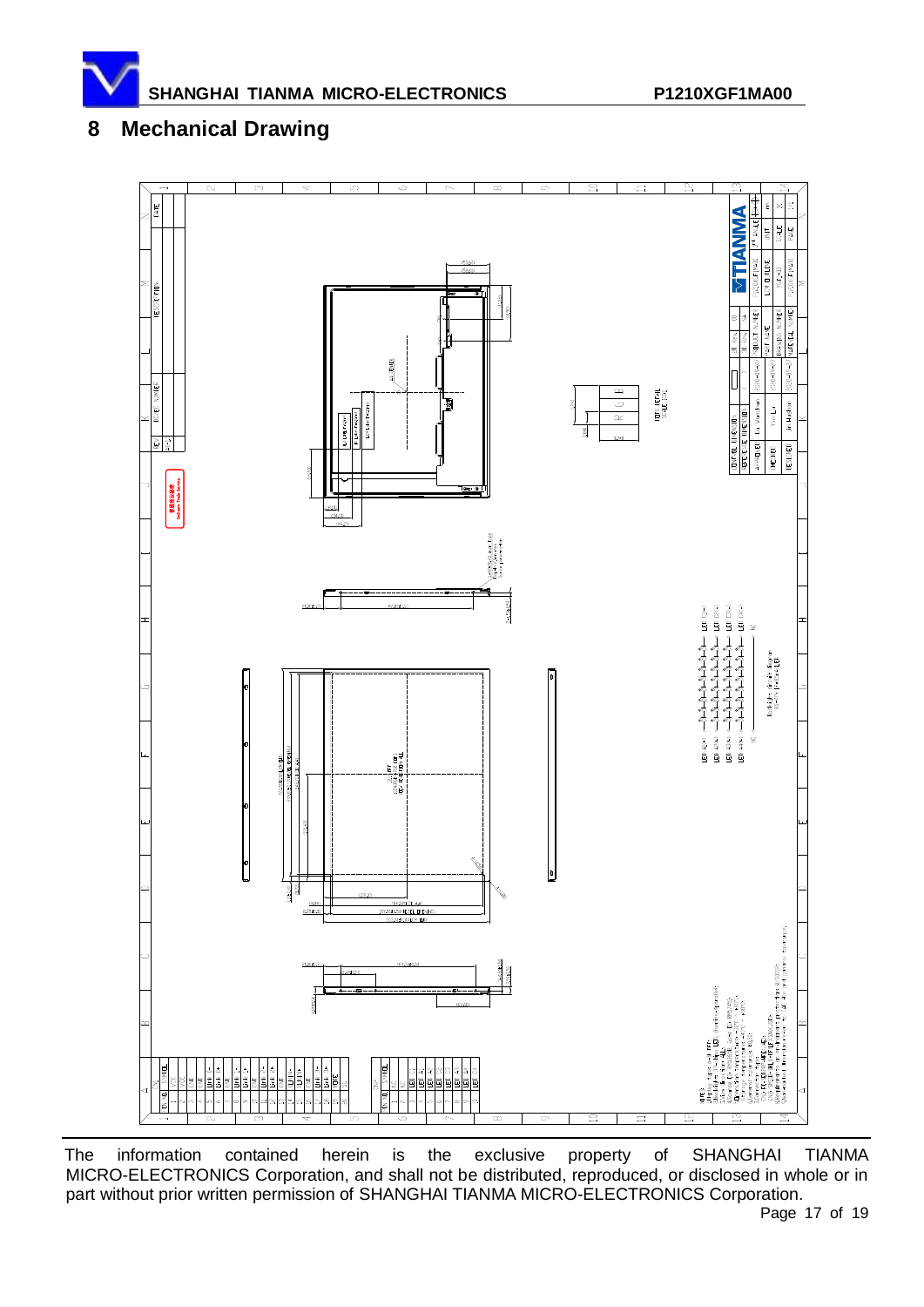

<span id="page-17-0"></span>**9 Packing Drawing**